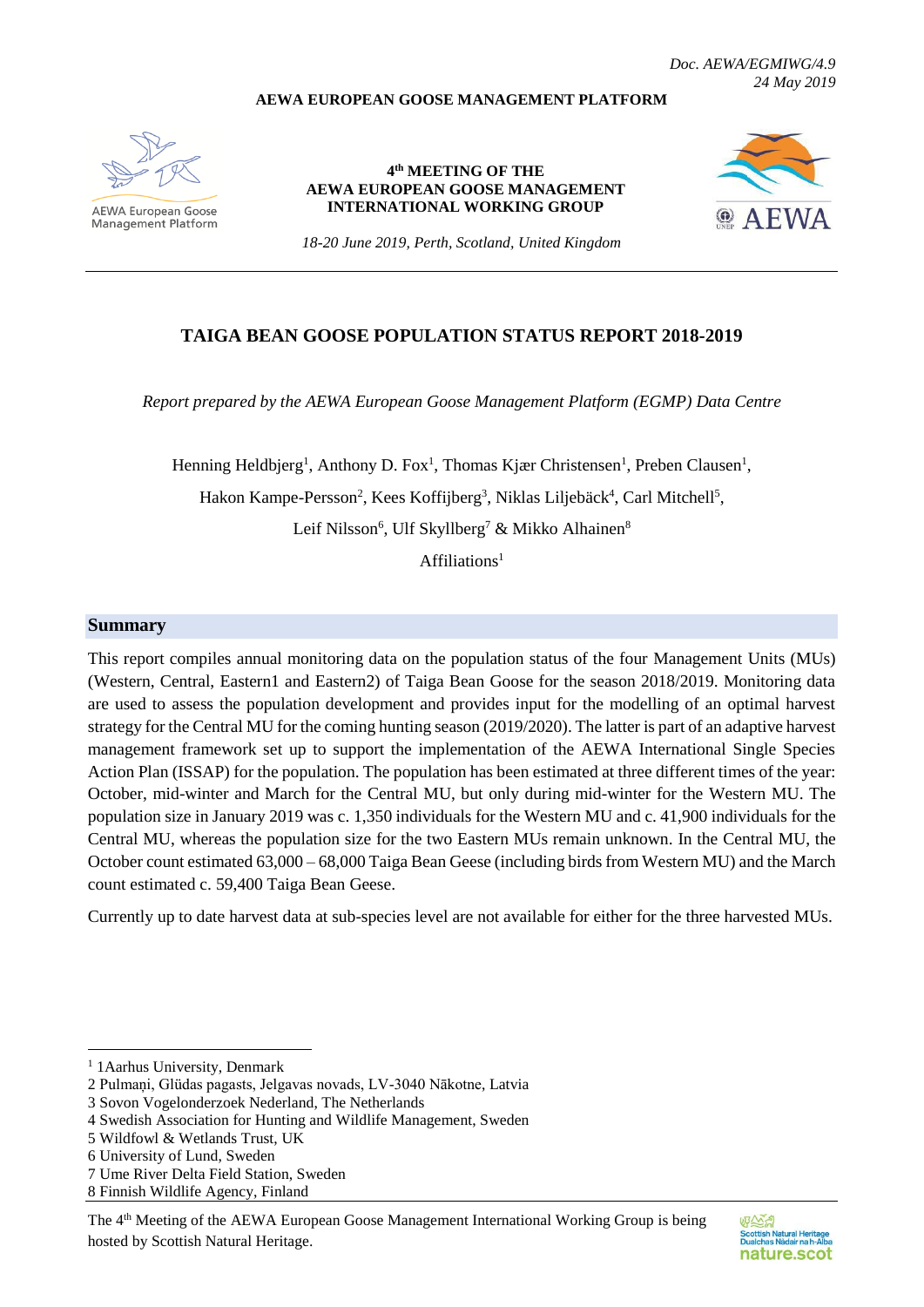#### **1. Aim**

The aim of this report is to compile and review the available annual monitoring data upon which to assess the population status of the Taiga Bean Goose *(Anser fabalis fabalis)* for the season 2018/2019. The data have been compiled to establish the population size and trend of each of the four MUs, i.e. Western, Central, Eastern1 and Eastern2 (Figure 1), of the Taiga Bean Goose, as well as providing specific data for input to the modelling and assessment of an optimal harvest strategy for the Central MU for the forthcoming hunting season (2019/2020). This is part of an Adaptive Harvest Management (AHM) framework<sup>2</sup> established to support the implementation of the AEWA ISSAP for the population (Marjakangas et al., 2015). We thank the national goose monitoring networks who contributed to this report.



*Figure 1*. The four MUs of Taiga Bean Goose: Western, Central, Eastern1 and Eastern2 (dotted line indicates linkages between breeding areas in norther Fennoscandia and known moulting areas in Novaya Zemlya and the Kola Peninsula)

*Range States for the Western MU:* **Norway**\* (b), **Sweden**\* (b), **Denmark** (w), **UK** (w)

- *Range States for the Central MU:* Russia (b), **Finland** (b), northern **Norway**\*\* (b), northern **Sweden**\*\* (b), **Denmark** (w), **Germany**\*\*\* (w), **the Netherlands**\*\*\*,\*\*\*\* (w), Poland\*\*\* (w), southern **Sweden** (w)
- *Range States for the Eastern1 MU:* Russia (b), **Germany** (w), **the Netherlands**\*\*\*\* (w), Poland (w), southern **Sweden**\* (w), **Belarus** (m), **Estonia** (m), **Latvia** (m), Lithuania (m), **Ukraine** (m)

*Range States for the Eastern2 MU:* Russia (b), China (w), Kazakhstan (w), Kyrgyzstan (w)

Range States marked in bold = EGMP Range States

b = primarily breeding Range State

- $w =$  primarily wintering Range State
- m = primarily migrating/staging Range State
- Small numbers may be wintering here
- \*\* The border between the Western and Central MU breeding birds in northern Norway and northern Sweden is unclear
- \*\*\* Cold winter refuge

1

\*\*\*\* It is unclear whether the birds observed in the Netherlands belong to the Central or Eastern1 MU, the numbers are however very low

 $2$  It should be noted that until reliable and up-to-date population and harvest data are available on an annual basis, it is not possible to establish an adaptive harvest management program.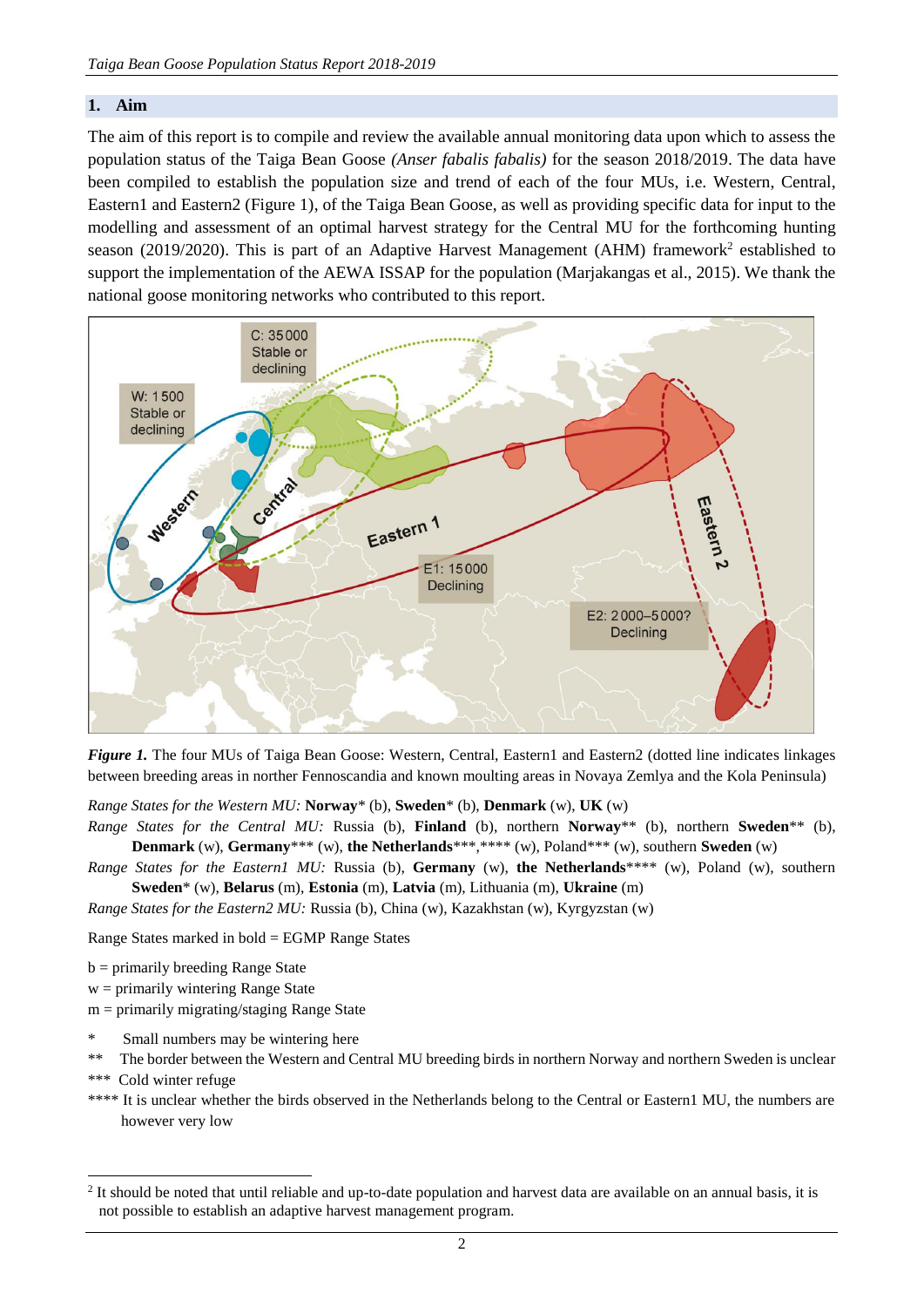# **2. Western MU**

## *2.1. Population Estimates and Productivity*

Population estimates for the Western MU of Taiga Bean Goose, consist of counts from north of Limfjorden in North Jutland in Denmark, as well as from England and Scotland in the United Kingdom.

## *2.1.1.Denmark*

Goose monitoring in Denmark is coordinated as part of the national nature monitoring programme NOVANA (data recorded online into fugledata.dk), supplemented with observations from BirdLife Denmark's citizen science portal DOFbasen.dk. The programme contributes to the mid-winter International Waterbird Census (IWC) coordinated by Wetlands International. The IWC count in 2019 took place on and around the weekend of 12-13 January, but data from DOFbasen.dk improved the coverage of the north-western parts of Denmark, where this population is found. Based on these counts from January 2019 there were 1,094 Taiga Bean Geese (635 from the IWC count and 459 supplemented from DOFbasen), 0 Tundra Bean Geese and 0 unidentified Bean Geese in Jutland, northwest of Limfjorden (Thy, Hanherred and Morsø; Table 1).

Estimates for Denmark are currently preliminary, because there might be a few observers who have not yet entered their registrations in fugledata.dk and DOFbasen.dk. Bean Geese in North Jutland are notoriously very difficult to locate, which may partly explain the large increase compared to the numbers in 2018, which was considered to have not covered all the geese thought to be present in this area (Jensen et al 2018).

# *2.1.2.United Kingdom*

The Bean Goose counts in the United Kingdom also contribute to the international counts coordinated by Wetlands International. In Scotland and England, the counts are carried out regularly throughout the winter months and, instead of relying on a January count, a maximum winter count (which can be any month, including the January count) is used as the final estimate.

A maximum of 241 Bean Geese was counted at Slamannan, Falkirk, Scotland on both 23 October 2018 and 11 February 2019. The first bird in Scotland was seen on 27 September 2018, with 40 counted on 29 September 2018. The last 22 birds were seen on 18 February 2019. Twenty-one birds were counted at Yare Valley, Norfolk, England on 15 December 2018. The first 16 birds were counted on 26 November 2018 and the last four birds were seen on 20 January 2019. Counts are made in a collaboration between the Wildfowl & Wetlands Trust (WWT), the Bean Goose Action Group Scotland (BGAG) and the Royal Society for the Protection of Birds (RSPB).

There is no evidence that the Bean Geese wintering in Scotland move back to the continent before 'spring migration' in the second or third week of February, so they are unlikely to be counted in both countries. The Norfolk birds leave earlier with the last birds seen on 20 January 2019. However, on 14 January 2019, one day after the counts in Denmark, there were still 15 Bean Geese in the Yare Valley, Norfolk.

Results from ringing and re-sightings suggest very little (if any) within-winter movement of Taiga Bean Geese to/from continental Europe (Mitchell et al., 2016), which means that adopting this count approach poses little risk of double counting. The population estimate for the United Kingdom was 262 individuals in 2018/2019 (Table 1).

# *2.2. Harvest*

Taiga Bean Geese from the Western MU are protected from hunting in the UK and technically protected from hunting in Denmark by a hunting ban in the Western MU.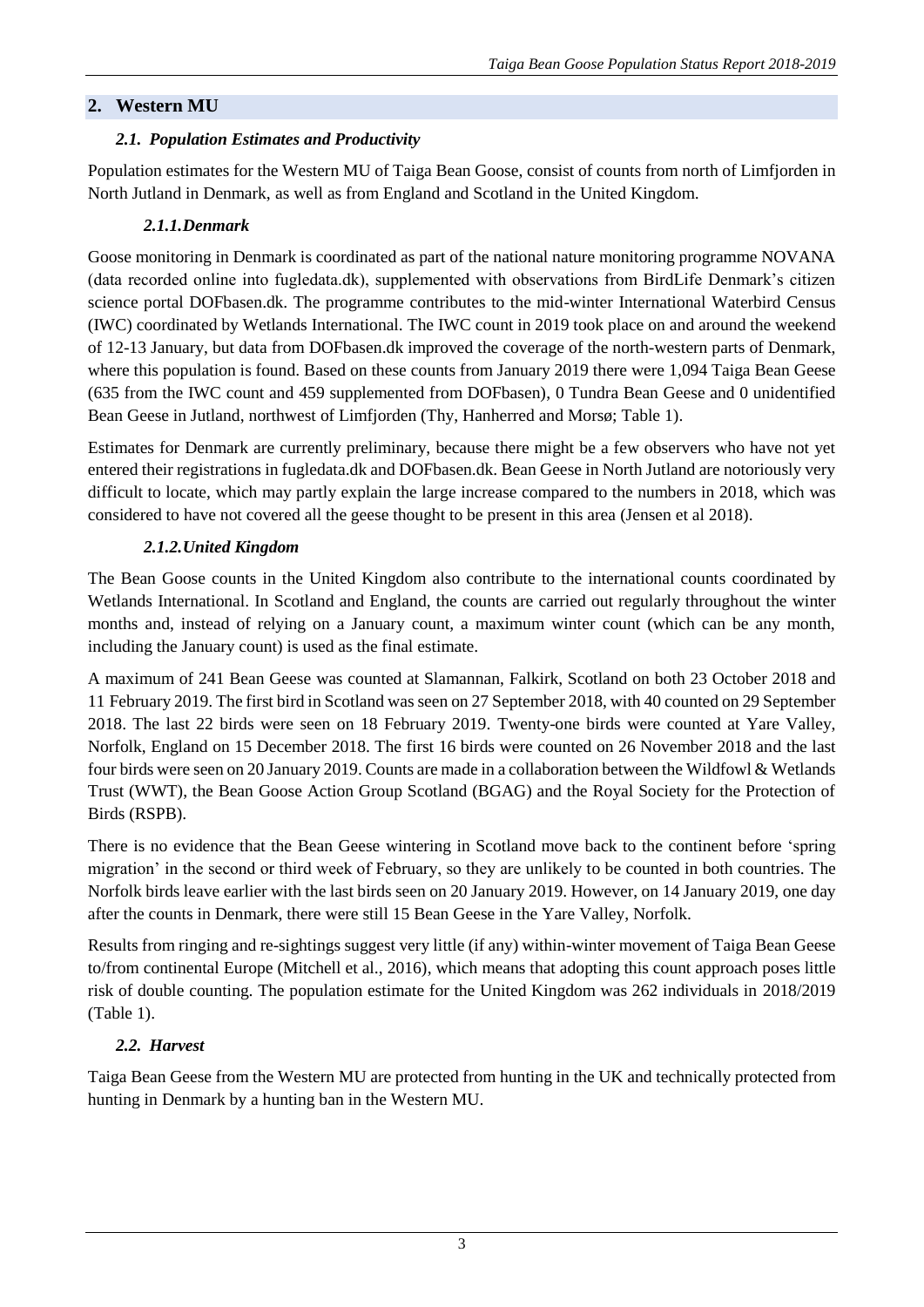## *2.3. Conclusions for the Western MU*

#### *2.3.1.Population Estimates*

A total of 1,356 individuals were counted in the Western MU in 2018/2019. There are, however, some parameters that might influence the estimated number:

- 1) Estimates from Denmark are currently preliminary.
- 2) Bean Geese in North Jutland are very difficult to locate; hence some flocks might be missing during the counts. Data gathered from telemetry devices fitted to Western MU Taiga Bean Geese in NW Jutland showed them using wetlands and natural habitats well away from roads and human habitation that are not normally extensively searched during count periods and which are unlikely to be found by birdwatchers without a specific interest in locating these birds.
- 3) In recent years, numbers accounted for during mid-winter counts in the Central MU have fallen below those generated by surveys undertaken at other times of the winter season. For instance, both the spring and autumn counts of Central MU Taiga Bean Geese are (consistently) recording more geese (as well as following a pattern of a modest upward trend), which is not replicated in the mid-winter count. Telemetry tagged Western MU Taiga Bean Geese are known to associate with Central MU birds at staging areas, for instance in the Östen/Ymsen area in autumn and spring. However, Bean Geese were never found in large numbers in this area of Sweden during winter and the deficit between October counts and January counts is most certainly due du migration to northern Germany from Sweden.
- 4) The rather mild weather conditions that pre-vailed prior to the mid-winter census might influence temperature-driven movements. Although it is also not beyond the bounds of possibility that increasing numbers of birds are wintering further up the flyway (for instance in Sweden or Norway), less than 100 *fabalis* were counted in the part of Sweden expected to host birds from the Western MU in the mild winter and even fewer in "normal winters".

Despite the potential gaps in survey coverage, the population level remains far below the short-term target (for the next 20 years) of 4,000 individuals, specified in the ISSAP (Marjakangas et al., 2015).

| Country                       | Area       | <b>Period</b>                      |                | <b>Number of Bean Geese</b> |                     | <b>Reported by</b>                 |  |
|-------------------------------|------------|------------------------------------|----------------|-----------------------------|---------------------|------------------------------------|--|
|                               |            |                                    | Taiga          | <b>Tundra</b>               | <b>Unidentified</b> |                                    |  |
| NW Jutland<br>Denmark $*$     |            | 5-20 Jan 2019                      |                | $\overline{0}$              | $\boldsymbol{0}$    | Preben Clausen & Tony              |  |
|                               |            | $(\text{main } 12-13 \text{ Jan})$ | 1,094          |                             |                     | Fox, Aarhus University             |  |
| Slamannan,<br>23 Oct 2018 and |            | 241                                |                |                             |                     |                                    |  |
| <b>UK</b>                     | Scotland   | 11 Feb 2019                        |                | -                           |                     | Carl Mitchell/<br><b>BGAG/RSPB</b> |  |
|                               | Norfolk, E | 15 Dec 2018                        | 21             | $\overline{\phantom{a}}$    |                     |                                    |  |
|                               | England    |                                    |                |                             |                     |                                    |  |
|                               | 1,356      | $\overline{0}$                     | $\overline{0}$ |                             |                     |                                    |  |

*Table 1.* Results of international count of Bean Geese in the Western MU in winter 2018/2019

\* Preliminary totals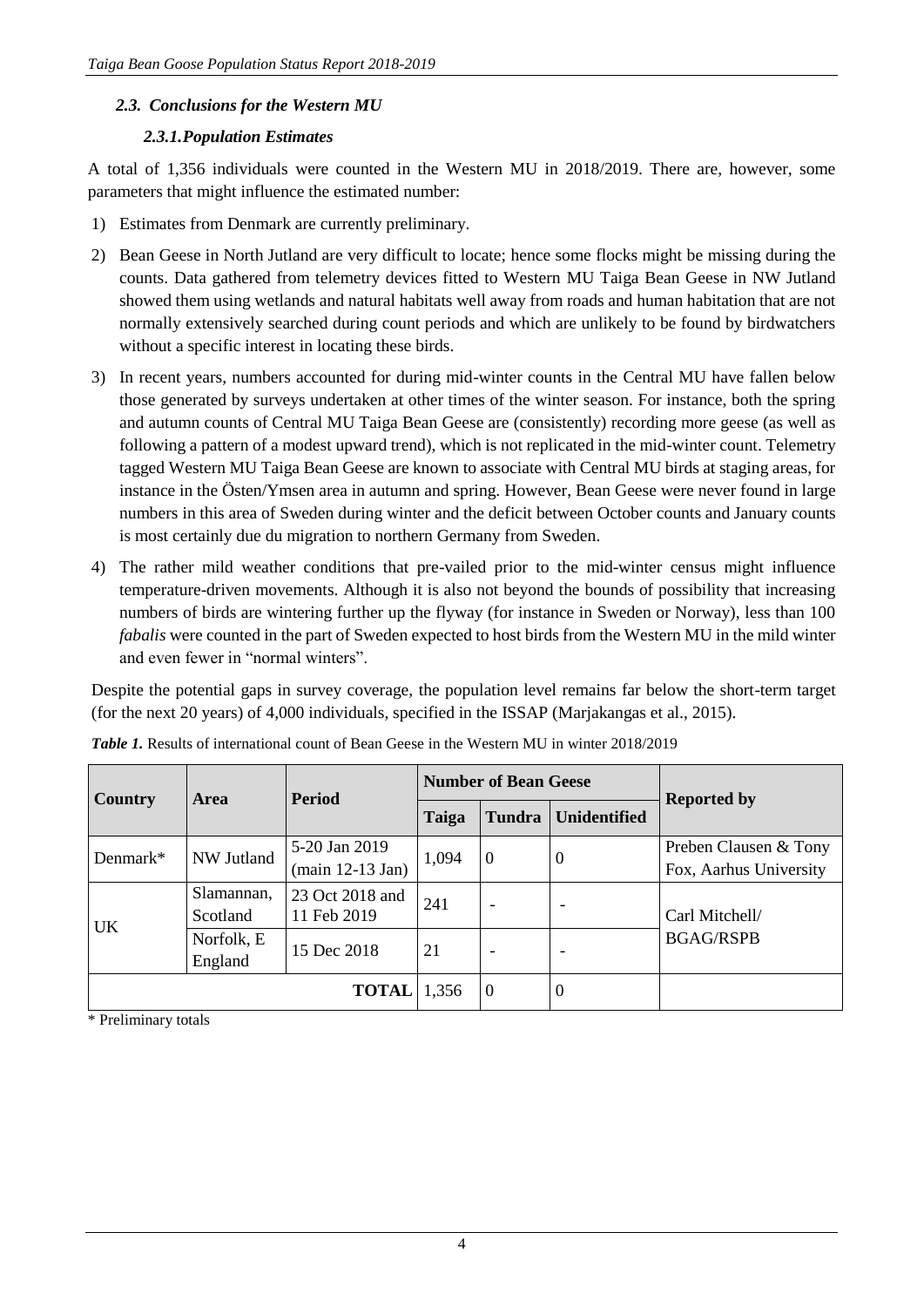# **3. Central MU**

Population estimates in the 2018/2019 season were based on monitoring in October, mid-winter and again in early March. The different counts were performed at different sites (countries) to match the distributional movements during winter.

October population estimates for the Central MU of Taiga Bean Goose consist of counts in Sweden, where the majority of birds from the central MU are found during October, with additional information from Finland and Denmark.

Winter population estimates for the Central MU of Taiga Bean Goose consist of counts from southern Sweden, the Netherlands and Denmark (i.e. including Vendsyssel, Himmerland and further south and east, but excluding the area northwest of Limfjorden in Jutland described above). All birds in Sweden and the Netherlands were identified as Central MU birds. Geese from the Central MU also winter in north-central Germany, depending on the severity of winter weather. Since there are no official organised counts with a discrimination of sub-species nor MUs in Germany, it has not been possible to obtain population estimates from Germany in January 2019.

The spring population estimate is, as the October count, mainly comprised of figures from Sweden with additional information from Norway, Denmark and Finland. The timing of this monitoring is highly dependent on the advance of the spring. The optimal monitoring occurs when the vast majority of the birds are found in Sweden. This year it occurred during two consecutive weekends, 2-3 March and 9-10 March 2019.

Productivity data are also available from Sweden.

## *3.1. Population Estimates*

#### *3.1.1.Sweden*

The Bean Goose counts in Sweden are part of the contribution to international counts coordinated by Wetlands International, which are performed throughout the winter, although of these only the January counts of Bean Geese are separated into Taiga and Tundra Bean Geese. In Sweden, the central counting areas are divided into south-west Scania, north-east Scania and north of Scania. In south-west Scania, Bean Geese have always been separated into sub-species, whereas in north-east Scania and north of Scania the observers have only recently (since 2014) been trained and asked to record numbers on the basis of this distinction. While most Bean Goose counts separate between the two sub-species (30,534 Taiga Bean and 1,148 Tundra Bean Goose), there is, however, still a number of geese unidentified to sub-species (7,488 in total; see Table 3). The majority of these birds was most certainly Taiga Bean Geese (Nilsson 2018). As a reasonable estimate of the sub-species ratio among the unidentified geese in 2019, we used the ratio between the geese identified to the sub-species level. Hence an additional 7,217 (7,488 x 30,534/ (30,534 + 1,148)) Taiga Bean Geese were included, and the population estimate for Taiga Bean Goose in Sweden in January 2019 was c. 35,800 Taiga Bean Geese (Table 3).

In October and again in March (timing of survey depending on how cold and long the winter is) almost the whole population of the Central MU Taiga Bean Geese is staging in Sweden.

In October, the Bean Geese of both sub-species were mainly found in south-central Sweden with a concentration of the geese in staging areas like Lake Tåkern, Lake Kvismaren, Lake Östen, Hjälstaviken (Nilsson 2019). The number of Taiga Bean Goose were counted to c. 58,900 birds, Tundra Bean Goose to 3,040 and 445 as unidentified Bean Goose (Kampe-Persson 2018). By adding information from sites with smaller numbers of Bean Goose we get an additional number of unidentified Bean Geese, altogether c. 6,300. The majority of these unidentified geese could be Taiga Bean Geese and thus the population estimate for Taiga Bean Goose in Sweden in October 2018 can be set at 60,000 – 65,000 (Table 2).

In January, the majority of the total c. 38,000 Taiga Bean Geese are found in the southernmost province of the country, Scania with regularly flocks of wintering Bean Geese (mainly Taigas) in the province of Halland. In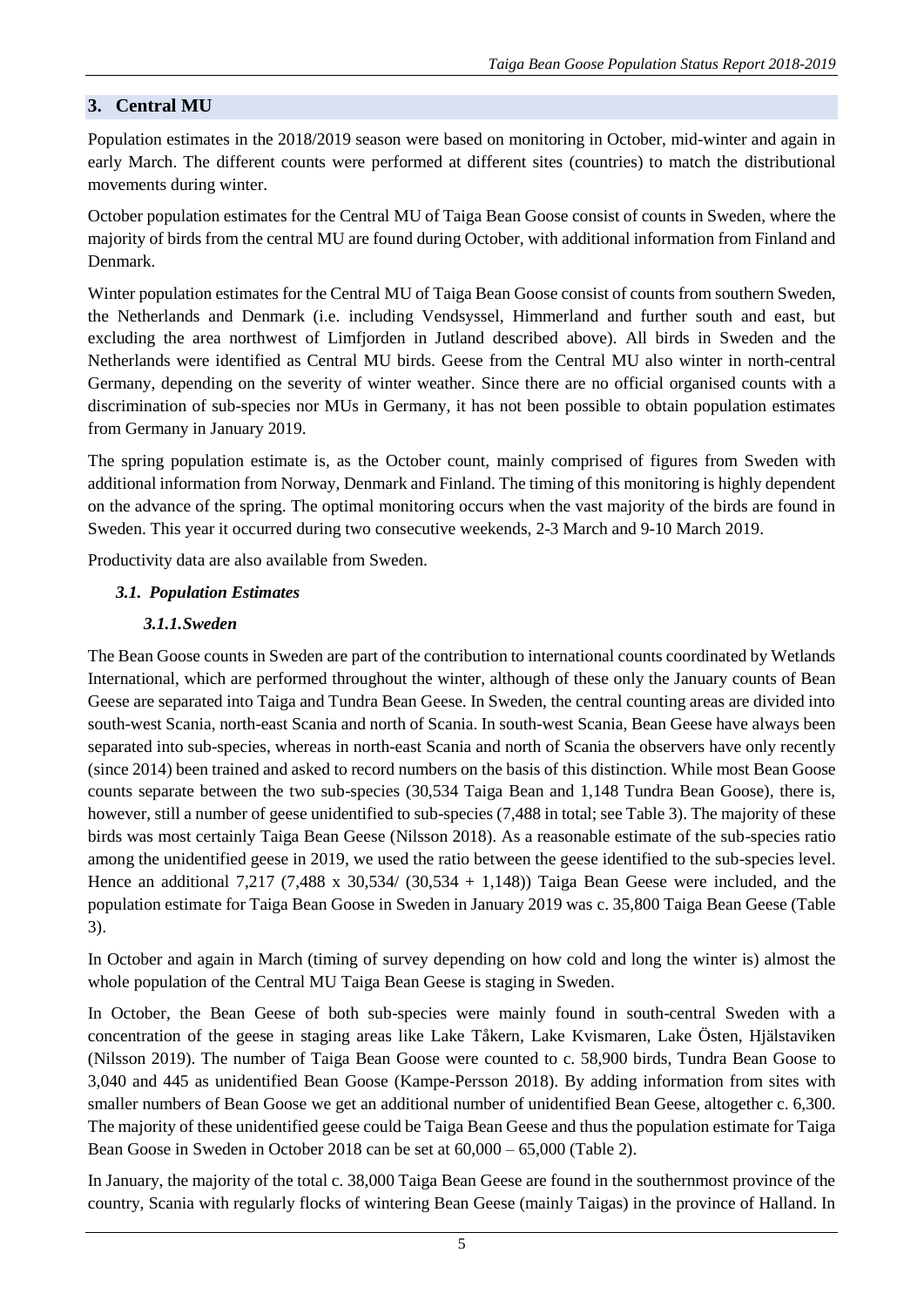mild winters some smaller flocks can remain on staging areas further north in south Sweden. This was the situation in January 2019, when some flocks were found in Småland and on Öland (Nilsson 2019).

In March, the majority of the Taiga Bean Geese stayed in south-central Sweden during a cold period, with very little northward movements to Finland after they had left the wintering grounds during the last half of February. The number of Taiga Bean Goose was estimated at 59,400 birds (Table 4).

## *Age structure among observed Bean Geese*

In early autumn, it is possible to separate yearling Bean Geese from older individuals. This opportunity was used to get a measure on the productivity of the staging Taiga Bean Geese in south Sweden. Some flocks of Taiga Bean Geese were scanned during the special October surveys.

In addition to population counts, the productivity was assessed in southern Sweden, where 1,452 Taiga Bean Geese where checked for young in late October. Of these, 116 were yearlings and 1,336 adults, i.e. the proportion of young birds was 8% in the flocks checked, which is comparable to the estimated 7% in the similar estimate in the 2017 autumn (Kampe-Persson 2018: Nilsson 2019). When trying to estimate the annual yearling production, several biases need to be considered. For example, there is a risk that the migration of successful pairs (with yearlings) is different from unsuccessful pairs and an estimation of only parts of a flock often results in a higher estimated ratio of juvenile birds than if all birds in a flock are checked. It is noticeable that the 7-8% rate of yearlings is considerably lower than the estimated yearlings percentage (c. 17-28%) recorded in central and southern Sweden in October 2009-2013 (Marjakangas et al. 2015). All values are probably within the expected variation but there is a need for more detailed studies of the annual production of Taiga Bean Geese.

# *3.1.2.Finland*

In October, casual records from Tiira.fi were used to estimate the number of staging Taiga Bean Goose in Finland. A total of 7,172 Bean Goose was counted (when using maxima for each site). 1,685 birds were identified as Taiga Bean Goose, 642 as Tundra Bean Goose and the remaining 4,845 as unidentified. Of the latter group, 528 birds were determined as Tundra Bean since they were recorded in a well-known Tundra Bean staging area in South-eastern Finland. The percentage of the two sub-species was estimated as number of Taiga Bean (1,685), (new) number Tundra Bean (642+528=1,170), so 1,685/2,855=59% of birds are Taiga Bean Geese and the rest (41%) are Tundra Bean Geese.

To only include birds observed in Finland roughly at the same time when Bean Geese were counted in Sweden, only records from 12 to 15 October were included. The number of Taiga Bean Geese from these observation is 427, Tundra Bean Geese 500 and unknown 4,069. Using the calculated ratio between the two sub-species we can calculate that  $(0.59*4,069) + 427 = 2,827$  Taiga Bean Geese were observed in Finland during the count period in Sweden.

# *3.1.3.Denmark*

In Denmark, there was no coordinated count in October. Instead we used casual records from Dofbasen.dk from a week before and a week after the preferred counting weekend of 13-14 October 2018, hence 6-21 October 2018. If there were multiple counts from the same site, we used the estimated number from the closest date to the preferred weekend. In cases of multiple records from the same day we used the maximum number. Unidentified Bean Geese were estimated to sub-species under the assumption of the ratio of unidentified Bean Geese to be similar to the ratio of the identified sub-species. The October 2018 count in Denmark recorded 89 Taiga Bean Geese and 115 Tundra Bean Geese (Table 2).

The January 2019 count in Denmark (excluding the region used by the Western MU) recorded 4,119 Taiga Bean Geese, 3,928 Tundra Bean Geese and 198 unidentified Bean Geese. In an attempt to assign the unidentified Bean Geese to sub-species, the following methods have been applied: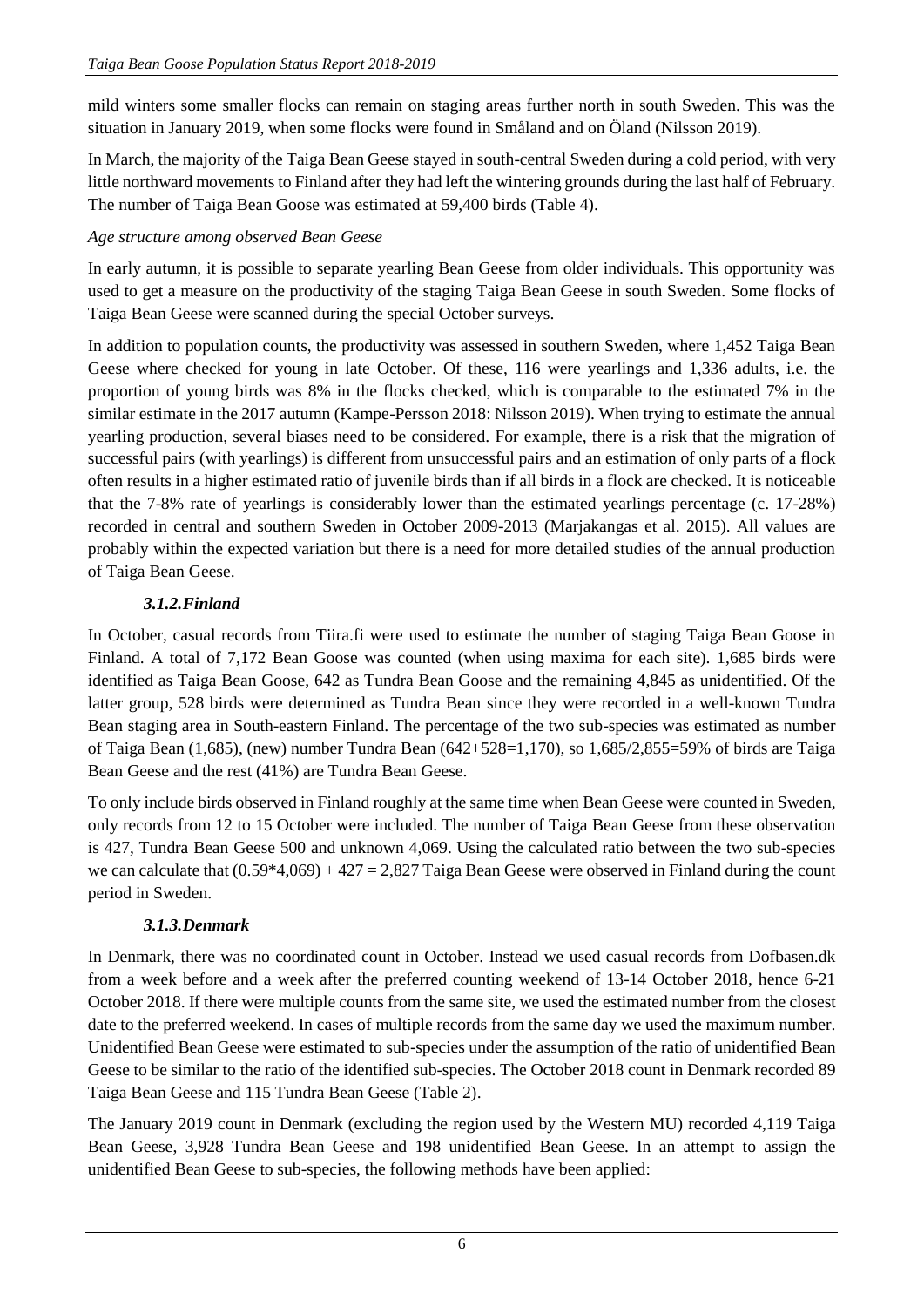- The Bean Geese unidentified to sub-species from north-eastern Jutland have been assigned to Taiga Bean Geese on the basis of the study of sub-species within this particular region (Brandt et al. 2017).
- The remainder of the unidentified Bean Geese in 2019 elsewhere in Denmark were only found in southeast Denmark (former Storstrøms Amt: Municipalities of Vordingborg, Guldborgsund and Lolland) or adjacent areas. These were all assigned to sub-species on the basis of the ratio of identified Taiga to Tundra Bean Geese in the total annual counts in the former Storstrøms Amt.

The total for Denmark was thus estimated to be 4,175 Taiga Bean Geese in January 2019 (Table 3).

## *3.1.4.The Netherlands*

The national goose counts in the Netherlands, including those for Bean Geese contribute to the international counts coordinated by Wetlands International and are performed during monthly counts from September to May. Specifically, for Taiga Bean Goose, also non-systematic observations from the portal [www.waarneming.nl](http://www.waarneming.nl/) have been used. The January total from the Netherlands was 0 in 2019 (Table 3).

Recent results from telemetry and re-sightings of collared Taiga Bean Geese marked in north-eastern Jutland, Denmark show that the remnant wintering Dutch birds currently belong at least partially to the Central MU. The telemetric data still provide information on local movements, staging areas, as well as migratory movements and breeding sites (O. Therkildsen unpubl. data).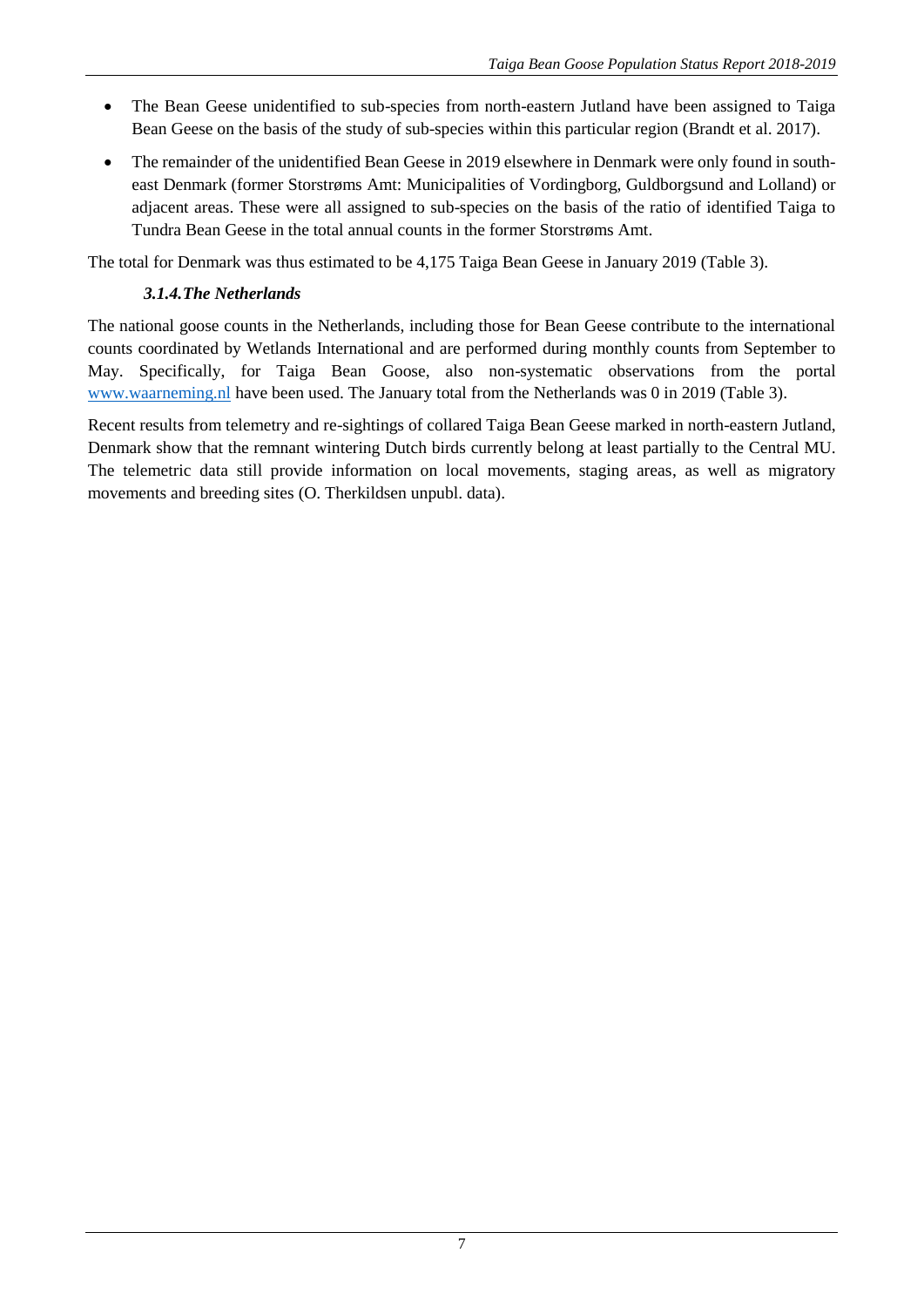|                    |                                  | <b>Period</b>           |                                              | <b>Number of Bean Geese</b> |                     |                                |  |
|--------------------|----------------------------------|-------------------------|----------------------------------------------|-----------------------------|---------------------|--------------------------------|--|
| <b>Country</b>     | Area                             |                         | Taiga                                        | Tundra                      | <b>Unidentified</b> | <b>Reported by</b>             |  |
|                    |                                  | Oct                     | 58,913                                       | 3,040                       | 6,344               | Leif Nilsson                   |  |
| Sweden             | Sweden                           | Estimation              | 60,000<br>$\overline{\phantom{0}}$<br>65,000 |                             |                     |                                |  |
| Finland            | Finland                          | 12-15 Oct               | 427                                          | 500                         | $4,069^3$           | Tiira.fi, Antti Piironen       |  |
|                    | Estimated<br>sub-species         |                         | 2,400                                        | 1,669                       |                     |                                |  |
|                    | <b>SUM</b>                       |                         | 2,827                                        | 2,169                       |                     |                                |  |
| Denmark            | Lille<br>Vildmose                | $12-15$<br>$(6-21)$ Oct | 67                                           | $\mathfrak 2$               |                     | DOFbasen.dk, Preben<br>Clausen |  |
|                    | <b>Outside Lille</b><br>Vildmose |                         | 16                                           | 83                          | 36 <sup>4</sup>     |                                |  |
|                    | Estimated                        |                         | 6                                            | 30                          |                     |                                |  |
|                    | <b>SUM</b>                       |                         | 89                                           | 115                         |                     |                                |  |
| Germany            | north-central<br>Germany         | <b>NA</b>               |                                              |                             |                     |                                |  |
| the<br>Netherlands |                                  | Oct                     | $\overline{0}$                               | 4,548                       | 226                 |                                |  |
| <b>TOTAL</b>       |                                  |                         | 63,000<br>68,000                             | 5,635                       |                     |                                |  |

|  | <b>Table 2.</b> Results of international counts of Bean Geese in the Central MU in October 2018 <sup>*</sup> |  |  |  |  |
|--|--------------------------------------------------------------------------------------------------------------|--|--|--|--|
|  |                                                                                                              |  |  |  |  |

\* Grey colours: Numbers before unidentified geese have been assigned

1

<sup>&</sup>lt;sup>3</sup> The sub-species for the 4,069 unidentified Bean Geese are estimated on the assumption that the ratio between the two sub-species was similar to the ratio of identified sub-species in October (also see text)

<sup>&</sup>lt;sup>4</sup> The sub-species for the 36 unidentified Bean Geese are estimated on the assumption that the ratio between the two subspecies was similar to the ratio of identified sub-species (outside Lille Vildmose)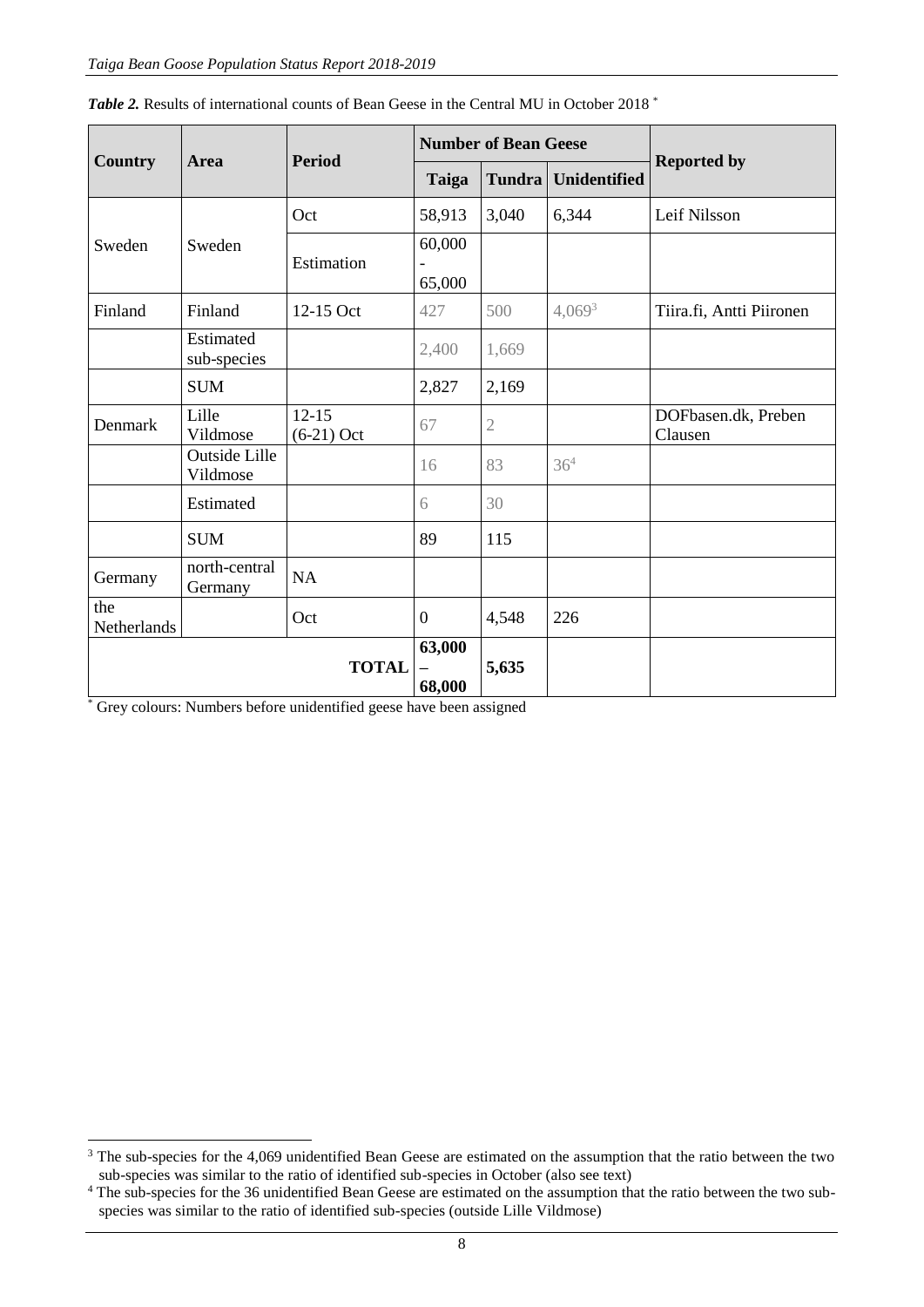|                    |                         | <b>Period</b> |                    | <b>Number of Bean Geese</b> |                     |                                     |  |
|--------------------|-------------------------|---------------|--------------------|-----------------------------|---------------------|-------------------------------------|--|
| <b>Country</b>     | Area                    |               | <b>Taiga</b>       | <b>Tundra</b>               | <b>Unidentified</b> | <b>Reported by</b>                  |  |
|                    |                         |               | 30,534             | 1,148                       | 7,4885              |                                     |  |
| Sweden             | S Sweden<br>Estimated   | Jan           | 7,217 <sup>1</sup> | 271 <sup>1</sup>            |                     | Leif Nilsson                        |  |
|                    |                         |               | 37,751             | 1,419                       |                     |                                     |  |
| Denmark*           | <b>Outside SE</b><br>DK | Jan           | 2,5896             | 14                          | 128                 | Preben Clausen & Tony<br><b>Fox</b> |  |
|                    | Estimated               |               | 36                 | 92                          |                     |                                     |  |
|                    | <b>SEDK</b>             |               | 1,530              | 3,914                       | 70 <sup>7</sup>     |                                     |  |
|                    | Estimated               |               | 20                 | 50                          |                     |                                     |  |
|                    |                         |               | 4,175              | 4,070                       |                     |                                     |  |
| The<br>Netherlands |                         | Jan           | 1                  | 127,936                     | 16,760              | Kees Koffijberg                     |  |
|                    | Estimated               |               |                    | 16,760                      |                     |                                     |  |
|                    |                         |               | $\mathbf{1}$       | 144,696 <sup>8</sup>        |                     |                                     |  |
| <b>TOTAL</b>       |                         |               | 41,927             | 150,185                     |                     |                                     |  |

|  |  |  | <b>Table 3.</b> Results of international counts of Bean Geese in the Central MU in winter 2018/2019 <sup>*</sup> |
|--|--|--|------------------------------------------------------------------------------------------------------------------|
|--|--|--|------------------------------------------------------------------------------------------------------------------|

\* Preliminary totals. Grey colours: Numbers before unidentified geese have been assigned

The spring population of Bean Geese was counted during two consecutive weekends, when almost all Bean Geese of the Central Unit were concentrated in spring staging sites in south-central Sweden. On 2-3 March 61,300 Bean Geese were counted in Sweden, 425 in Denmark (Lille Vildmose and Sealand) and 100 in Finland. On 9-10 March 64,600 Bean Geese were counted in Sweden, 160 in Denmark (Lille Vildmose, Bornholm and Sealand) and 450 in Finland. During the first count, 430 Tundra Bean Geese were counted and during the second count 1,100 Tundra Bean Geese. However, considering that the single most important site, Lake Östen (9,500 Bean Geese counted 2-3 March and 13,375 counted 9-10 March), as well as Lake Tåkern (2,630 counted 2-3 March and 1,440 counted 9-10 March), both were counted during the morning flight and thus unidentified to sub-species, we would assume the number of Tundra Bean Geese was underestimated. Given that a total of 1,145 to 3,745 Tundra Bean Geese were reported in spring time at the sites Östen, Tåkern and Kvismaren in 2010-2012 (Heinicke and de Jong, 2013), that a maximum of 3,000 Tundra Bean Geese may pass northern Swedish spring staging sites (Heinicke, 2010) and that approximately 4,000 Tundra Bean Geese have been reported to winter in north-east Scania in the last couple of years (see discussion in Skyllberg, 2015), we consider it reasonable to subtract 4,000 Tundra Bean Geese from our total Bean Goose counts to yield an estimate of the number of Taiga Bean Geese.

The weather conditions for monitoring the population were almost perfect in the chosen spring period. All geese quickly left their wintering grounds in the last half of February, followed by a cold period that kept them

<sup>1</sup> <sup>5</sup> 7488 unidentified Bean Geese were assigned to sub-species by using the same ratio as the sub-species identified geese

<sup>&</sup>lt;sup>6</sup> In the traditional staging areas for Taiga Bean Geese in north-eastern Jutland all unidentified Bean Geese were assigned as Taiga Bean Geese

<sup>&</sup>lt;sup>7</sup> In SE Denmark and adjacent areas unidentified Bean Geese were assigned to sub-species proportionally

<sup>8</sup> All unidentified Bean Geese have been assigned as Tundra Bean Geese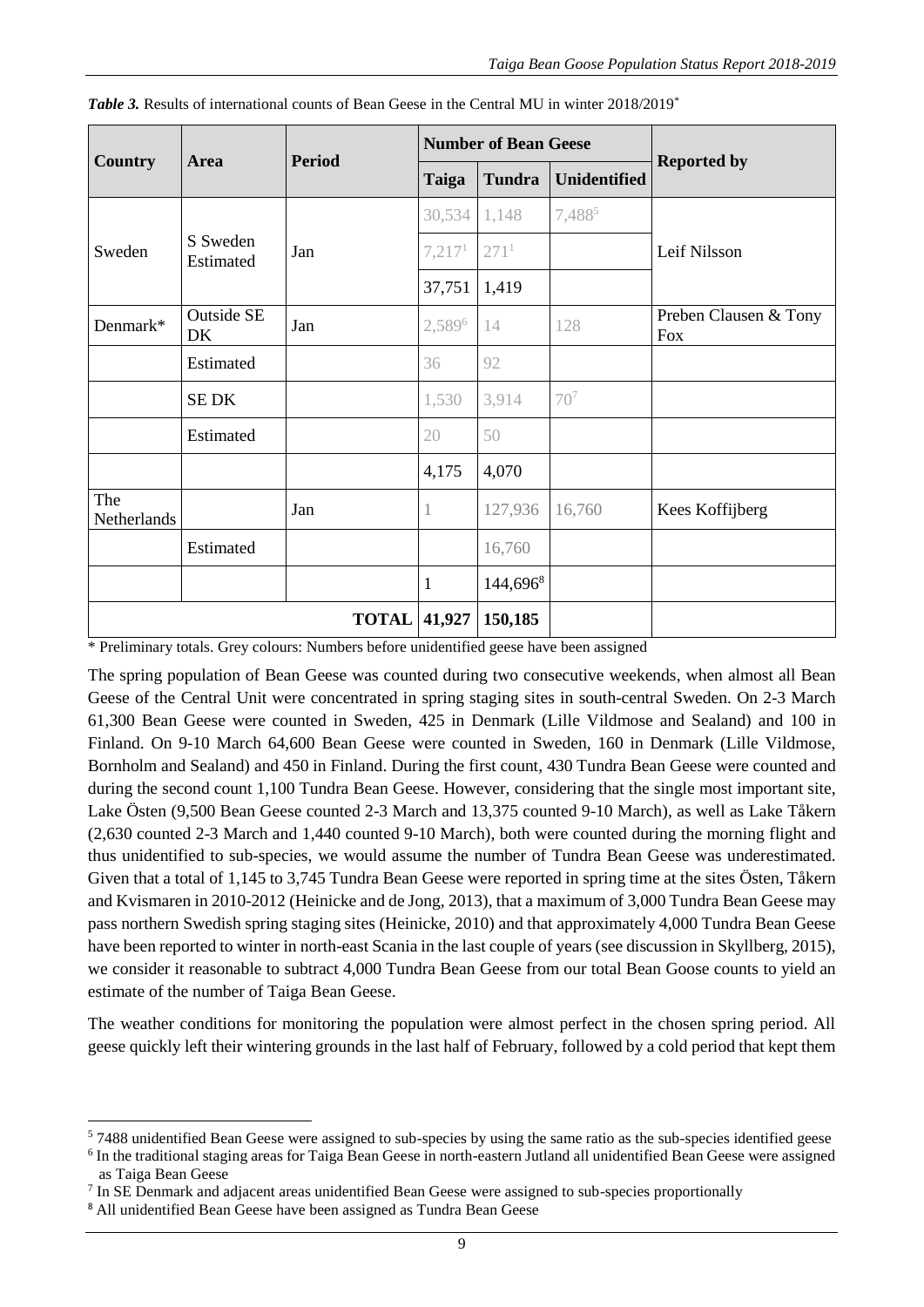quite steady in south-central Sweden, with very little movement to Finland. The additional numbers from the neighbouring countries to Sweden were obtained from casual records/online websites.

Based on our two spring counts, there was an average of c. 63,400 Bean Goose in the central MU. Subtraction of an estimated 4,000 Tundra Bean Geese yields an average of 59,400 Taiga Bean Geese. Because there was some rearrangement of the geese from southern to northern sites between the two dates, the relatively small difference in the two consecutive counts is very encouraging. Also, the stable numbers between years and long-term trends suggest that these spring counts provide sound population estimates.

The total number of 63,400 Bean Geese in the Central Unit (of which 4,000 are estimated to be Tundra Bean Geese) is similar to 2017 (65,500) and it seems the number of Bean Geese has now increased towards this level since 2015 (60,100). In 2011-2012 the number was as low as 47,000, decreasing from 55-57,000 in 2007- 2008 (Skyllberg, 2015).

|              |                   |                                 |                            | <b>Number of Bean Geese</b>       | <b>Reported by</b>  |                   |  |
|--------------|-------------------|---------------------------------|----------------------------|-----------------------------------|---------------------|-------------------|--|
| Country      | <b>Area</b>       | <b>Period</b>                   | Taiga                      | <b>Estimated</b><br><b>Tundra</b> | <b>Unidentified</b> |                   |  |
|              |                   | 2-3 March                       |                            |                                   | 61,300              |                   |  |
|              | South and         | 9-10 March                      |                            |                                   | 64,600              |                   |  |
| Sweden       | Central<br>Sweden | 2-3 March                       | 57,300                     | $4,000^9$                         |                     | Ulf Skyllberg     |  |
|              |                   | 9-10 March                      | 60,600                     | $4,000^9$                         |                     |                   |  |
|              |                   |                                 | 425                        |                                   |                     | Thorkild Brandt & |  |
| Denmark $*$  |                   | 9-10 March                      | 160                        |                                   |                     | Ulf Skyllberg     |  |
| Finland      |                   | 2-3 March<br>9-10 March         | 100<br>450                 |                                   |                     | Ulf Skyllberg     |  |
| <b>TOTAL</b> |                   | 2-3 March<br>9-10 March<br>Mean | 57,825<br>61,066<br>59,446 |                                   |                     |                   |  |

*Table 4.* Results of international counts of Bean Geese in the Central MU in spring 2019

## *3.2. Harvest*

1

Taiga Bean Geese from the Central MU were hunted in Russia, Finland, Sweden, Denmark and Germany in 2018/2019.

## *3.2.1.Sweden*

The open hunting season for Bean Geese in Sweden extends from 1 October until 31 December, but only in the counties of Skåne and Blekinge. In addition, under derogations ('skyddsjakt') allowed under two different legal instruments and reporting systems (Jensen et al., 2017), Bean Geese can be shot to prevent damage to crops outside the normal open season and permitted areas. Derogation shooting on Bean Goose is to prevent damage on agricultural crops, however only c. 2% of the total compensation for damage on crops is related to Bean Geese (Frank et al. 2019).

<sup>&</sup>lt;sup>9</sup> Larger groups of Tundra Beans are known to use only a few sites in spring. The number of 4,000 Tundra Bean Geese is the best estimate. These birds are known to spend the winter in NE Scania and breed in the area where N Norway, Finland and Russia meets.\* In Denmark only birds belonging to CU were included in counts. Tus, NW Jutland was not included.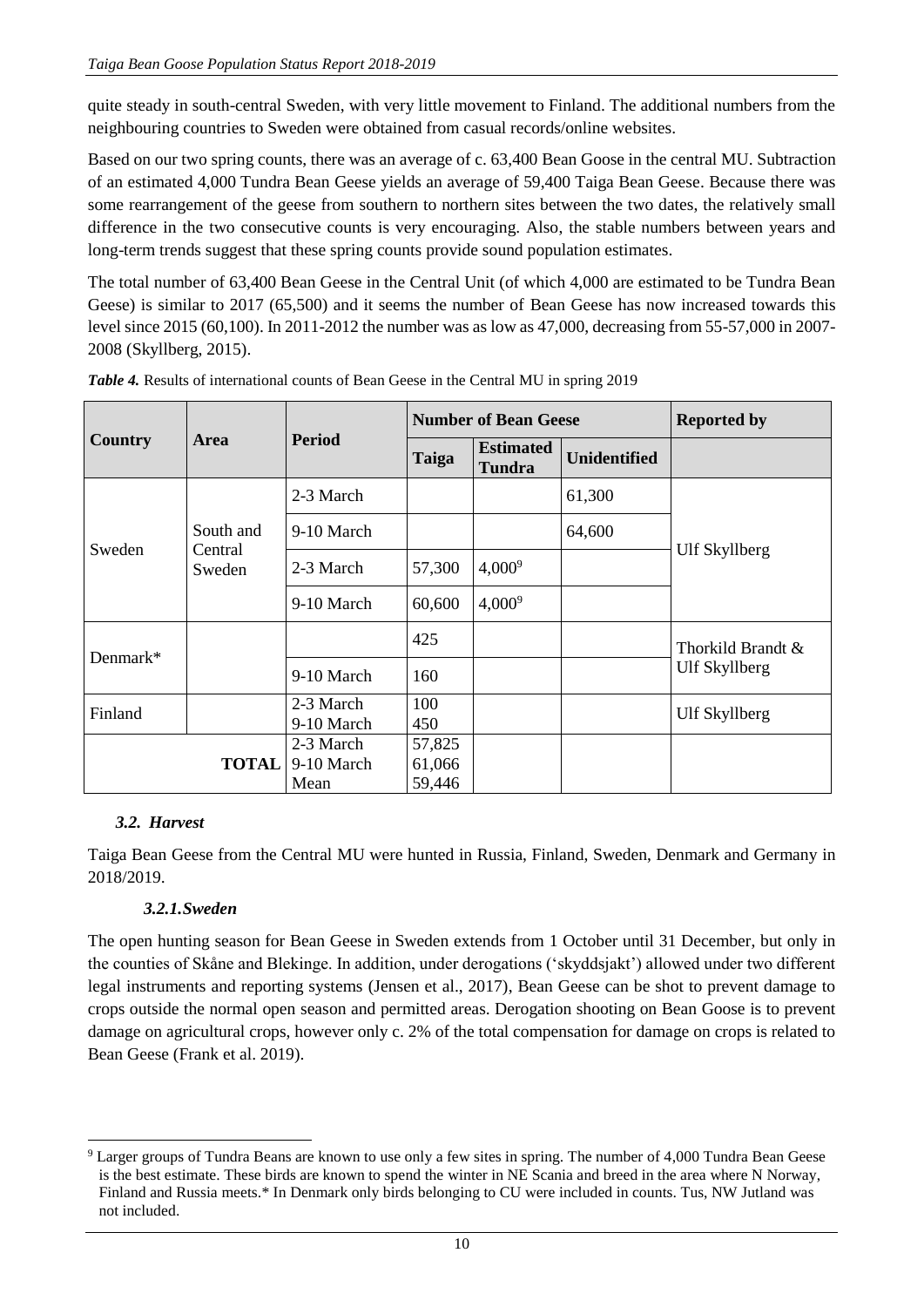The Bean Goose harvest is reported on a voluntary basis to the Swedish Association for Hunting and Wildlife Management. Such data originate from defined geographical areas and so are used to extrapolate the levels of reported harvest to unreported areas to generate estimates for entire counties and scaled up nationally.

# *Proportion of Tundra and Taiga Bean Geese in Swedish harvest 2018/2019*

During winter 2017/18 a targeted sampling of 233 heads from shot Bean Geese in Skåne was collected and examined for determination of the ratio between Taiga Bean Goose and Tundra Bean Goose. The project was funded by Swedish Environmental Agency and Swedish Association for Hunting and Wildlife Management (Liljebäck & Ohlsson, 2018; Jensen et al. 2018). Unfortunately, there was no funding for 2018/2019 and therefore no results available for this in 2018/2019, yet.

There is no information on the 2018/2019 derogation shooting in Sweden yet. However, of the 233 collected birds in the previous season, 44% were shot during regular hunting, i.e. open season, and 56% were shot during the period 1 January to 15 March when derogation shooting to prevent damage on agriculture crops is allowed without specific licence from authorities. When hunters were asked, they confirmed that the birds shot during derogation shooting is reported to the Swedish Game Survey, i.e. they make no distinction between birds shot during regular hunting and derogation shooting when reporting the yearly bag (See Jensen et al 2018).

When Swedish harvest data for Bean Geese in earlier years was revisited, it became clear that the total harvest had included a significant (but unknown) proportion of individuals shot during derogation shooting (Bergqvist pers.comm.). Swedish hunters were therefore encouraged to report all individuals shot during protective hunting (of all species) to the system for bag statistics in Sweden (Bergqvist pers.comm.), starting with reporting in the hunting season 2018/2019 (See Jensen et al 2018).

The age of harvested birds can be determined based on coloration of inside of the upper mandible. Ageing based on the use of aging characteristics from collected wings from harvested birds was used in some older studies (See Jensen et al 2018). However, such data were not accessible in 2018/2019.

# *Total harvest in Sweden*

During the 2017/2018 hunting season, the total hunting bag of Bean Geese was estimated at 1,977 birds [\(https://rapport.viltdata.se/statistik/,](https://rapport.viltdata.se/statistik/) accessed 1. May 2019; Table 5). Harvest data for 2018/2019 were not available at the time of writing this report. The numbers of Bean Geese shot under special licences issued by statutory authorities to reduce agricultural damage are not currently gathered and collated, but the numbers are considered to be small compared to those shot under recreational hunting.

# *3.2.2.Denmark*

There is no national hunting season in Denmark for Bean Geese but in certain areas they can be hunted legally from 1 September until 30 November. Hunting has, since 2014, only been allowed in south-east Denmark in the municipalities of Vordingborg, Guldborgsund and Lolland. The spatial restrictions on hunting were initially established to protect Taiga Bean Geese of the Western MU in North Jutland, but later expanded to most of the country to protect Taiga Bean Geese in general.

Harvest of Bean Geese is reported by hunters through the mandatory Hunting Bag Statistics (administrated by the National Environmental Agency). Furthermore, hunters may, on a voluntary basis, submit wings from shot geese to the Danish Wing Survey. These wing samples contribute to the knowledge of the temporal hunting bag variations, as well as knowledge of age ratio.

In the 2018/2019 hunting season the total hunting bag of Bean Geese consisted of 654 birds (Preliminary data but only small changes expected; Table 5), but the number of received wings was very low. Only 2 of the 32 received wings were from juvenile birds. The wing survey data show that the juvenile percentage during the last 10 years have been below the 1986/87-2018/19 mean juvenile/adult ratio of c. 0.25 (Christensen 2019).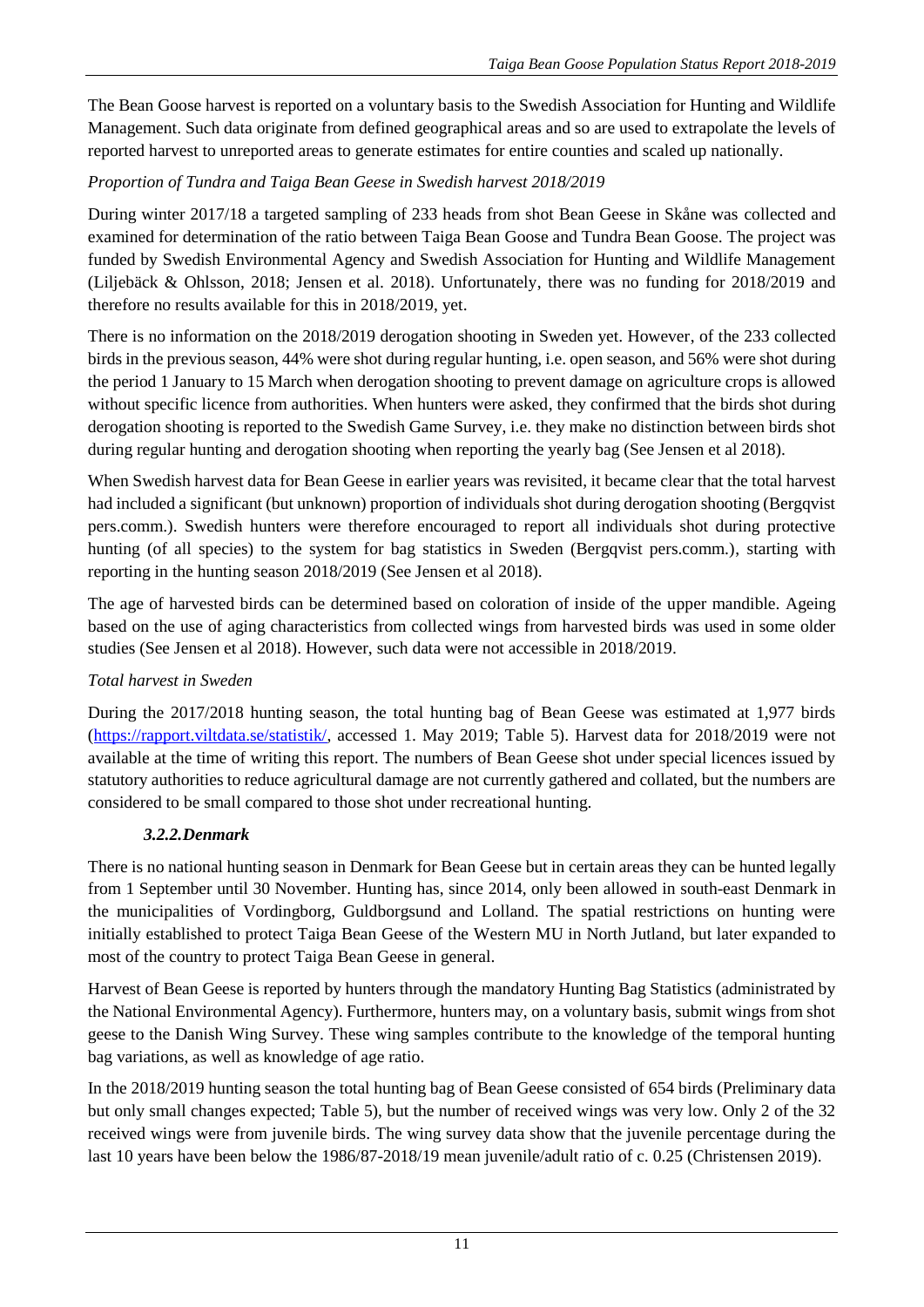Based on the mandatory Hunting Bag Statistics, it has become clear that more than half of the reported Bean Geese are shot in protected areas (Sørensen and Madsen, 2017). It is unclear to what degree this results from incorrect determination of shot geese to species, limited hunter knowledge of the species or of the hunting regulations related to this species. Whatever the explanation, to mitigate any unintentional illegal hunting, the Danish Hunting Association and the Danish Wing Survey have, during 2017/2018, increased the awareness of "Grey Geese" and encouraged hunters to submit the head and tail of shot Bean Geese, or photos of these (Sørensen and Madsen, 2017). These body parts make it is possible to distinguish Taiga from Tundra Bean Geese, and thereby obtain better information relating to the distribution of the hunting harvest of the two subspecies. In 2018/2019 73.5% of the 654 shot birds were from the legal area, differing from the previous years.

Unfortunately, only 9 heads and no photos were received during the 2018/2019 hunting season, which however may be attributed to the, compared to previous years, low number of observed and harvested Bean Geese in Denmark.

## *3.2.3.The Netherlands*

Bean Geese are protected in the Netherlands but may be subject to scaring and shooting at local level, with permission from the local statutory authority. Focusing on the only area where Taiga Bean Geese occur, no licenses were issued in the reporting period (Table 5).

## *3.2.4.Finland*

In Finland the Bean Goose hunting reopened 2017 in a 'Tundra Bean Goose' zone in south-east Finland after a 3-year total moratorium. Hunting was restricted to October-November and there was a mandatory requirement to report the harvest bag. Only recreation hunting is allowed, there is no derogation shooting.

The Finnish Wildlife Agency received reports indicating a harvest of 49 Bean Geese in 2018, compared to 176 Bean Geese in 2017. To gain information about the distribution of the harvest of the two sub-species, the hunters were asked to voluntarily e-mail pictures of their bird and identify them as either Taiga or Tundra Bean Geese. In addition, hunters were asked to collect head samples during 2018 for visual and DNA-analysis. The results of DNA-analysis are expected by end of 2019. Based on the collected heads of 16 Bean Geese, it was estimated by the Finnish Wildlife Agency that 11 (69%) of the birds shot were Tundra Bean Geese. This translates to a total of 15 Taiga Bean Geese that were shot out of a total of 49 Bean Geese (Table 5). This a relatively high ratio of Taiga Bean Goose to Tundra Bean Goose but this is due to low absolute numbers shot, - in fact only 1,9 % of the Finnish Taiga Bean Goose quota was used. The low number is probably a result of that in years, like 2018/2019, the major migration of Tundra Bean Gees is in the east of Finland and only low numbers are staging in Finland resulting in a high ratio of Taiga Bean Goose among the harvested Bean Geese.

# *3.2.5.Russia*

In Russia the "official" hunting bag statistics of geese consist of mandatory hunting bag reports, but we have not received any data from Russia for this report. During the hunting season 2014-2016 a method to differentiate the species of shot waterbirds by pictures was tested. Based on the mandatory hunting bag reports an estimated 223,000 geese where shot annually between 2014-2016. Additionally, and according to the picture survey ~62,000 (27.8%) of these where Bean Geese (Solokha & Gorokhovsky, 2017; see also Jensen et al. 2018). Since the available data from Russia does not allow for a sub-species determination of Bean Geese, the data are not included in Table 5.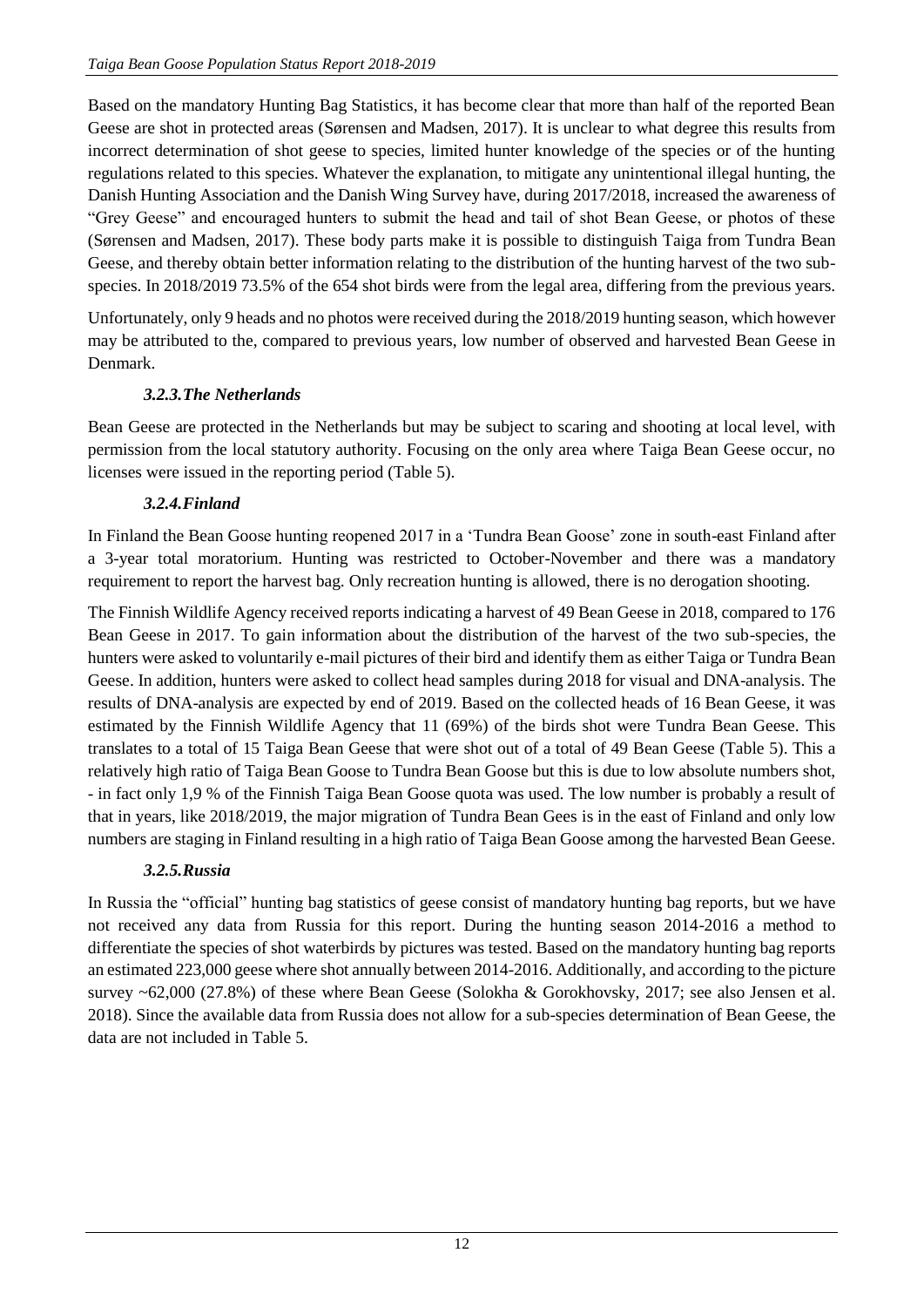| Country             | 2014/15        | 2015/16        | 2016/17          | 2017/18      | 2018/19        |
|---------------------|----------------|----------------|------------------|--------------|----------------|
| Sweden (Bean)       | 1,675          | 1,582          | 2,212            | $>1977**$    | <b>NA</b>      |
| Sweden (Taiga)      |                |                | NA               | NA           | NA             |
| Denmark (Bean)      | 1,296          | 1,440          | 1,301            | 822          | $654**$        |
| <b>Netherlands</b>  | $\overline{0}$ | $\overline{0}$ | $\boldsymbol{0}$ | $\mathbf{0}$ | $\overline{0}$ |
| Finland (Taiga)     | $\overline{0}$ | $\theta$       | $\boldsymbol{0}$ | 24           | 15             |
| Latvia (Taiga)***   | 17             | 20             | 10               | $\theta$     | <b>NA</b>      |
| Latvia (Tundra)     | 1,196          | 1,403          | 685              | 1,238        | <b>NA</b>      |
| Russia*             | <b>NA</b>      | <b>NA</b>      | <b>NA</b>        | <b>NA</b>    | <b>NA</b>      |
| <b>TOTAL</b> (Bean) | >4,184         | >4,445         | >4,208           | >4,037       | >669           |

*Table 5.* Bean Goose hunting bag during the hunting seasons 2014/15-2018/2019

\* The region of Karelia, Murmansk and Arkhangelsk

\*\* Preliminary data

\*\*\* Numbers for the whole country, i.e. both the Central MU and the Eastern1 MU (Kampe-Persson & Boiko in MS).

## *3.3. Conclusion for the Central MU*

A total of 41,927 Taiga Bean Geese were counted in January 2019 compared to 38,717 Taiga Bean Geese in January 2018, and 56,792 Taiga Bean Geese in January 2017. None of these estimates includes counts from Germany. Nevertheless, given the population estimates from the last few years, the Central MU appears to have either declined significantly during the last years or the counts are incomplete. For two major reasons, the latter seems most realistic:

- 1) It has not been possible to obtain population estimates from Germany, hence we know that the January count is biased towards the low side.
- 2) Counts during autumn and spring have been consistently higher than the January count. In October 2018, during the age ratio sampling in southern Sweden, the Bean Goose staging sites were checked, and a total of c. 58,900 Taiga Bean Geese were counted together with c. 3,000 Tundra Bean Geese and c. 6,300 unidentified Bean Geese. The majority of the unidentified Geese were assessed as the Taiga Bean Goose, equating to a total of c. 67,800 Taiga Bean Geese in southern Sweden, October 2018. The Taiga Bean Geese were also counted at the Swedish spring staging areas in 2019, where a total of c. 59,400 Taiga Bean Geese was counted twice during two consecutive weekends (2-3 and 9- 10 March; Skyllberg, not published 2019).

The hunting bag data from the Central MU Range States shows that at least 2,799 Bean Geese were shot in 2017/2018, whereas the data from 2018/2019 is still unavailable from the main contributors. The application of the AHM programme for the Central MU of the Taiga Bean Goose requires the availability of robust estimates of population size and harvest bag data separated into the two sub-species (Taiga and Tundra Bean Geese). These two variables are the prerequisite for assessing the population response to management actions.

In 2018/2019 it has been possible to obtain reasonable count data from Denmark, Sweden and the Netherlands, but unfortunately not from Germany. In addition, while it has been possible to obtain sub-species-specific harvest data from Finland for the most recent hunting season, it has not been possible to separate the harvested Bean Geese into the two sub-species in Denmark. On the other hand, in Sweden, a large effort has now been put into separating the sub-species during the hunting season 2018/2019; hunting bag data from 2018/2019 are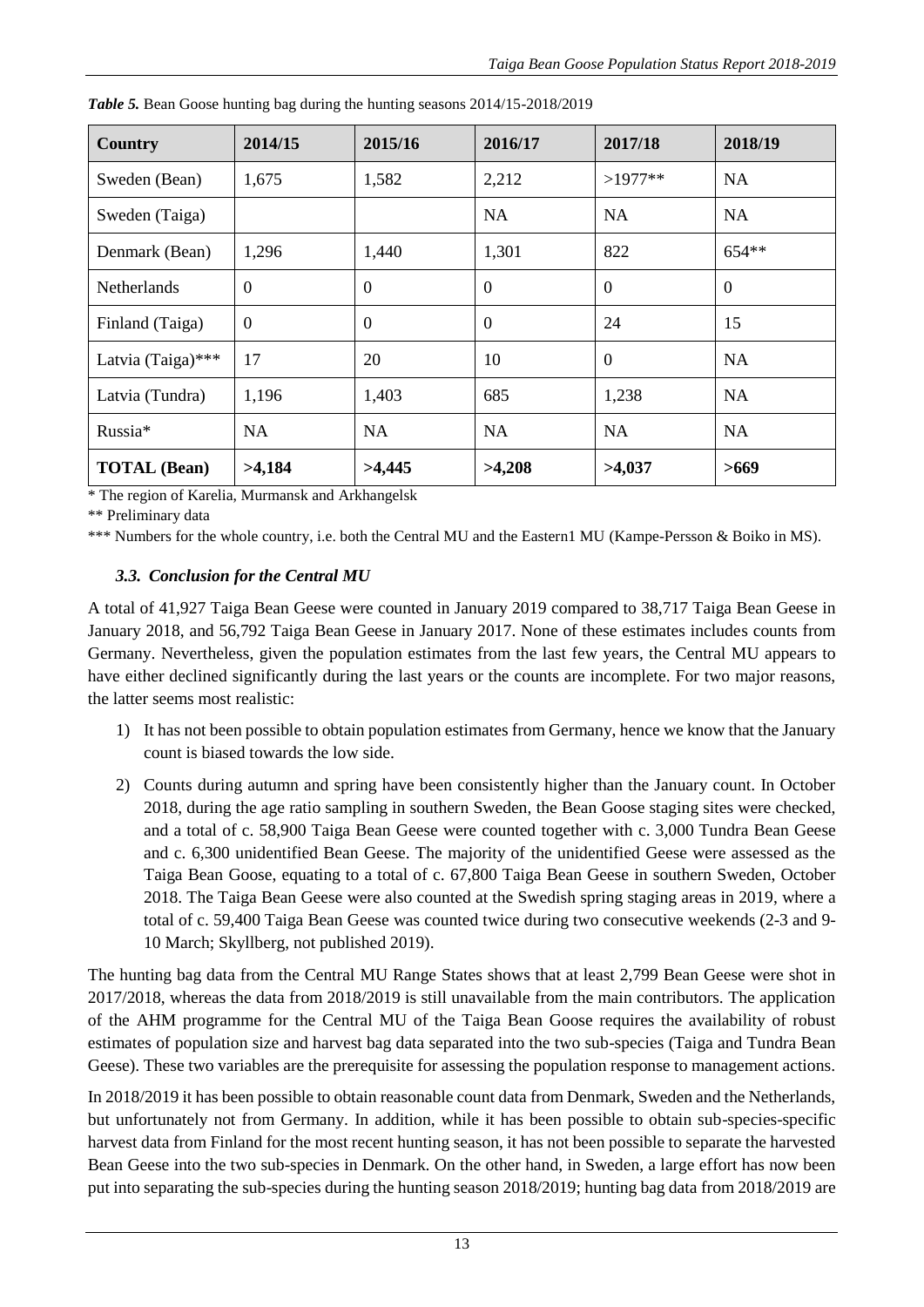however not available yet. Finally, hunting data from other Range States continues to be lacking (e.g. from Russia and Germany).

For these reasons, the successful implementation of an AHM framework for the Central Taiga Bean Goose MU cannot occur until the following data have been made available:

- 1) Reliable annual population estimates; and
- 2) Up to date sub-species-specific hunting bag data from all Range States (particularly Sweden, Finland, Denmark, Russia (by region) and Germany).

Initiatives to resolve the latter issue is already in progress in Sweden, Denmark and Finland, as described above. To our knowledge, however, no initiatives have been taken in Germany or Russia.

In Jensen et al. 2018, it was recommended to investigate an alternative to the January counts, including using the existing Swedish data series from autumn/spring for obtaining reliable population consensus estimates. These populations were monitored, and the data are described in the present report.

## **4. Eastern1 MU**

# *4.1. Population Estimates*

The Eastern1 MU Taiga Bean Geese winters in north-east Germany, north-west Poland, in lower numbers in southern Sweden and only in small numbers in the Netherlands. In this report, all birds in Sweden and the Netherlands were identified as Central MU birds in the absence of better information. Until better information is made available, we are forced to consider that this wintering element has contracted its wintering range eastwards into eastern Germany and Poland. However, as there have been no goose counts reported from Germany and Poland in January 2019, it is not possible to estimate the population size for the Eastern1 MU.

Some Taiga Bean Geese were ringed and equipped with loggers in the 2018 autumn in eastern Germany, near the Polish border. The results are expected to provide useful information about staging areas in the future.

# *4.2. Harvest*

Taiga Bean Geese from the Eastern1 MU were hunted in Germany, Belarus, Russia and Poland in 2018/2019. The bag size is unknown. A new project to count Taiga Bean Geese was initiated in Olonets to obtain some results about the number and harvest in Karelia.

In Russia, the Taiga Bean Goose is included in the Red Book of many districts of the Russian Federation, including KhMAO-Ugra and the Krasnoyarsky Kray. By the end of 2018, following a five-year research project on Taiga Bean Goose, it was included in the Red data book of the region of Yamal-Nenets Autonomous Okrug (YaNAO), where a significant part of the Taiga Bean Goose population nests. This means that this subspecies is now protected from hunting within the whole territory of YaNAO (S. Rozenfeld, pers.comm.).

Spring hunting of Taiga Bean Goose is still reported from Belarus from mid-March to mid-May. For this reason, on 1 May data on the harvested number of Taiga Bean Goose from Belarus will be incomplete.

# **5. Eastern2 MU**

The Eastern2 MU winters in south-east Kazakhstan, eastern Kyrgyzstan and north-west China, it has however not been possible to get population estimates nor harvest data from these countries.

To enhance protection measures at the regional level, Russian researchers tagged Taiga Bean Geese in the eastern part of YaNAO in the spring of 2018 and proved that they wintered in NW China (Rozenfeld et al. 2018).